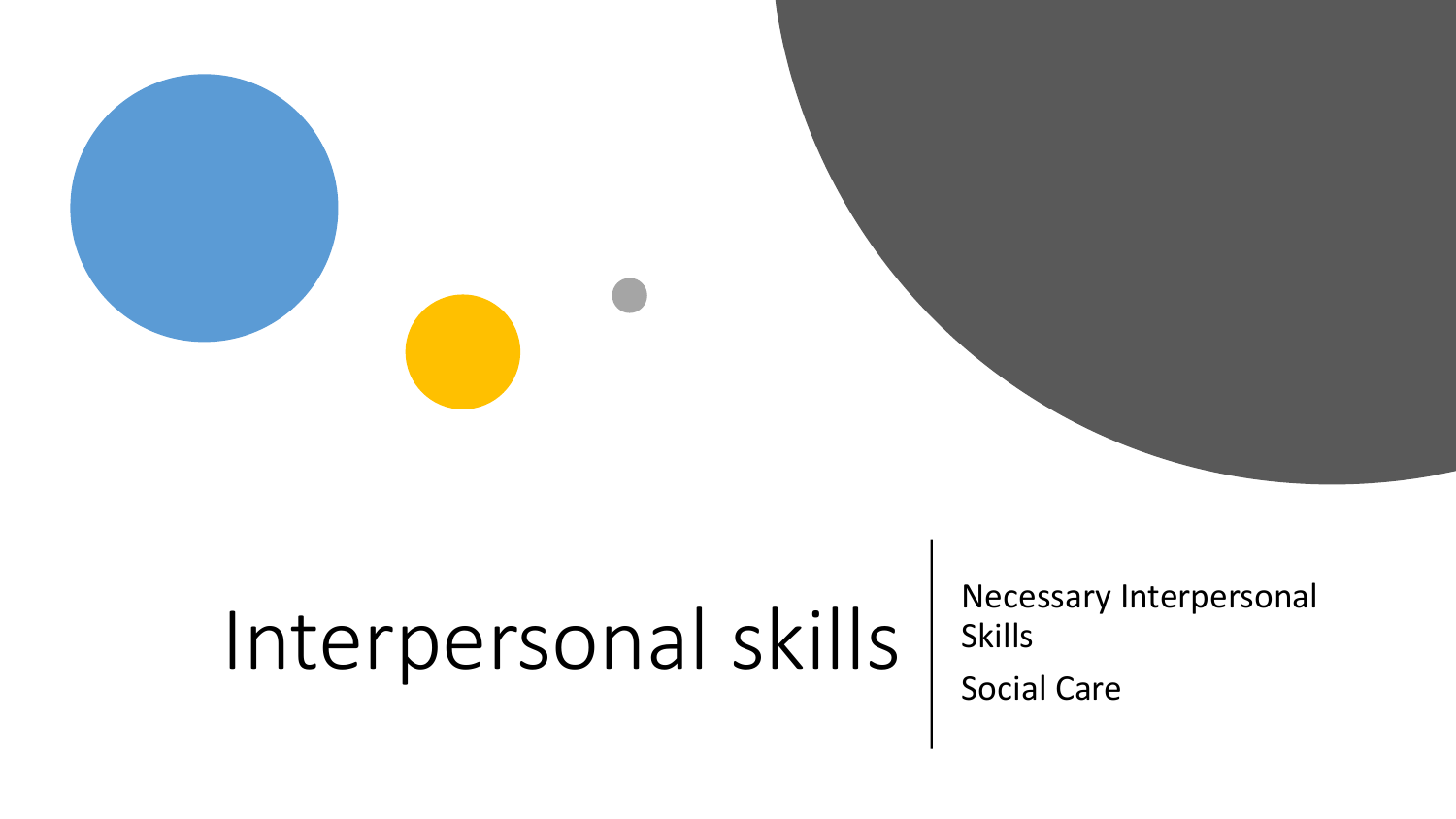In addition to the Social Work specific skills needed to undertake the job , there are interpersonal skills that Social Workers need to master for several reasons. Social workers work with populations which most people do not want to work with. Service users come with a variety of issues that are difficult to verbalize. Third, social workers are considered the experts. Social Work is a skilled profession and they need to conduct themselves as such. Without, professionalism, achieved through strong interpersonal and career specific skills, social workers lose the hard earned respect of our partners and peers.

The following is just a basic outline of the interpersonal skills that social workers need in order to work effectively with the clientele and represent themselves as experts in the field.

# Social Work specific skills needed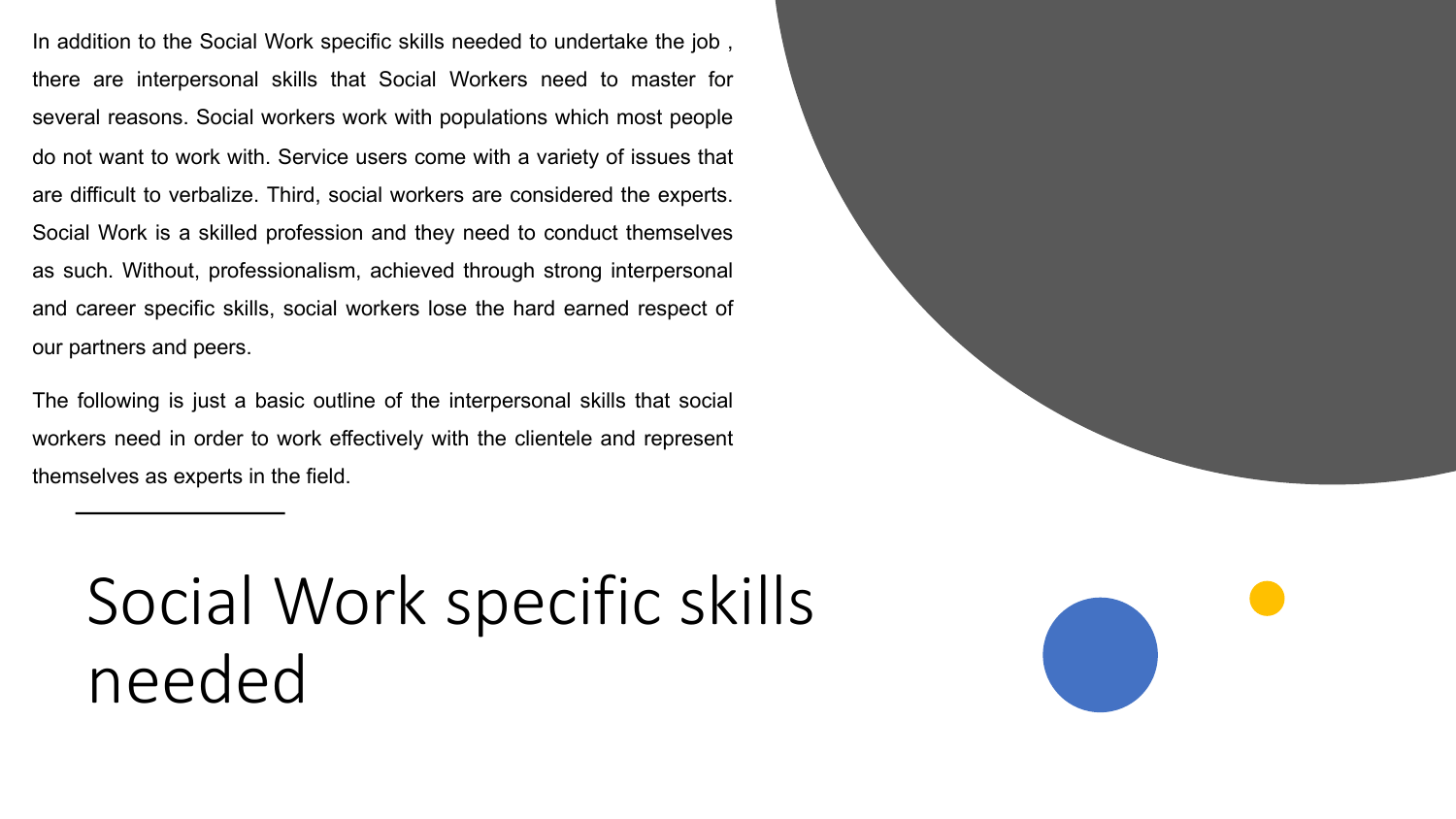Written Communication– it is crucial for Social Workers to be able to write for a variety of audiences. They need to be able to express expertise to managers, supervisors, court systems and clients to name a few. As a rule, when writing documents to which clients will have access,social care workers need to make sure to use as little jargon as possible. Where jargon is needed, it has to be ensured that this is explained as simply as possible so that communication is kept open and honest. It is important in written communication, especially formal reports and those for court, to spell properly and be grammatically correct. The use of words is a skill. It is imperative that what is written is easily understood.It is time consuming but make sure that everything is proof read. Many social workers used relaxed speech, especially when working with children and young people; this should not be reflected in written documents unless you're using a direct quote.

#### Written Communication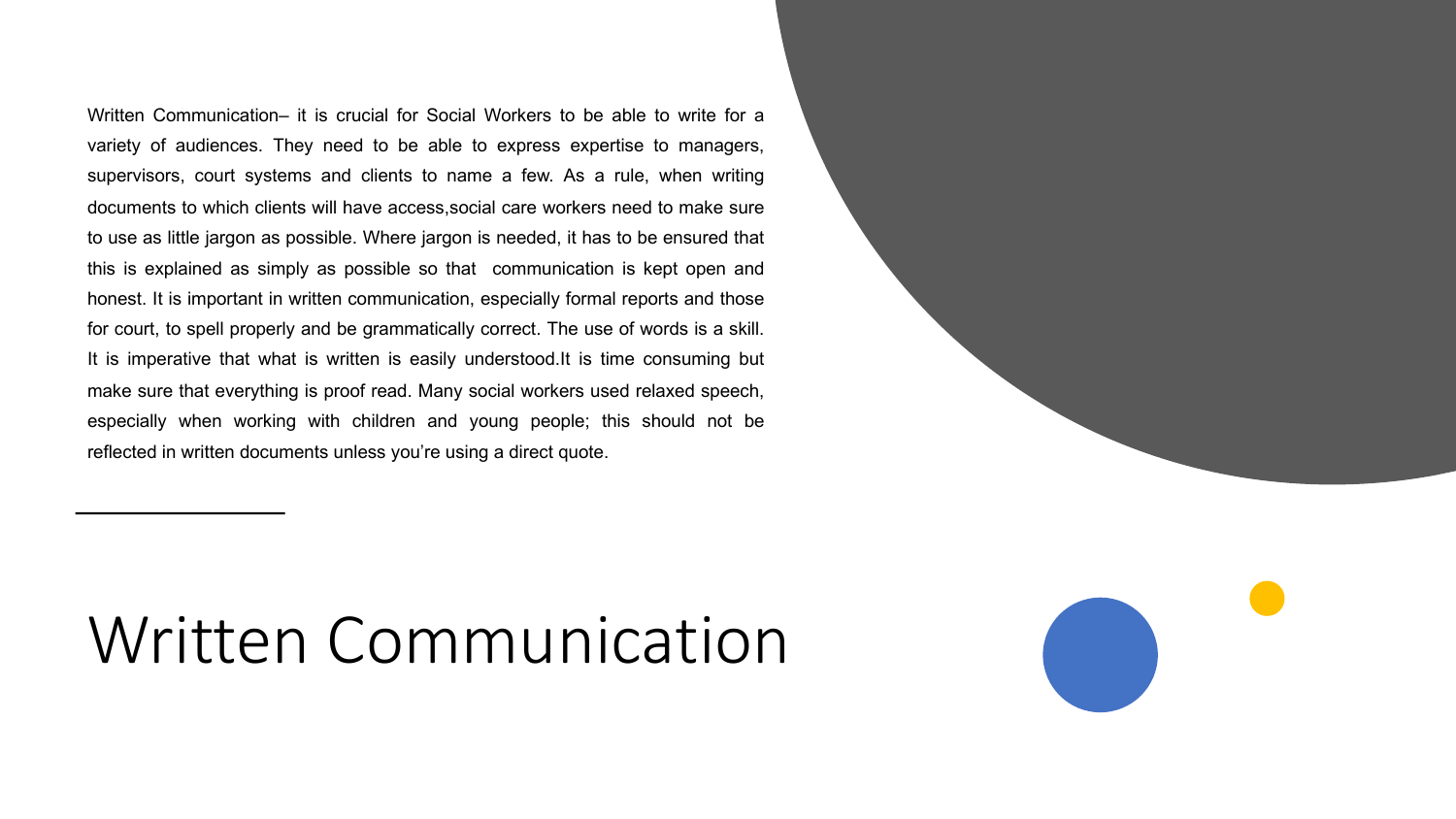Verbal Communication – Sometime swhat you say is less important than how you say it. When speaking/having conversations social care workers should always consider their audience. They need to opt for a sympathetic ear because it allows a bit of distance. It gives the client a chance to off load and a chance for the social worker to gather information he/she may not have been able to get if I they were more formal. Try to remember that conversation is dynamic and multi-dimensional. In conversation, there is ; what you say, what the other person hears and how this is then interpreted through the lens of their previous experience. By the time they process it, it may be an entirely different animal than you intended it to be. A big part of this is knowing your clients, having read previous files before meeting with them. You never know what the relationship was like in practice – maybe the previous worker triggered something in the client, maybe the previous worker reminded the client too much of someone in their lives with whom they have a difficult relationship, maybe their relationship mirrors other failed or difficult relationships. Social workers cannot discount the information from the file/previous workers but need to always look at a new working relationship as a "do-over" for clients, a new start.

#### Verbal Communication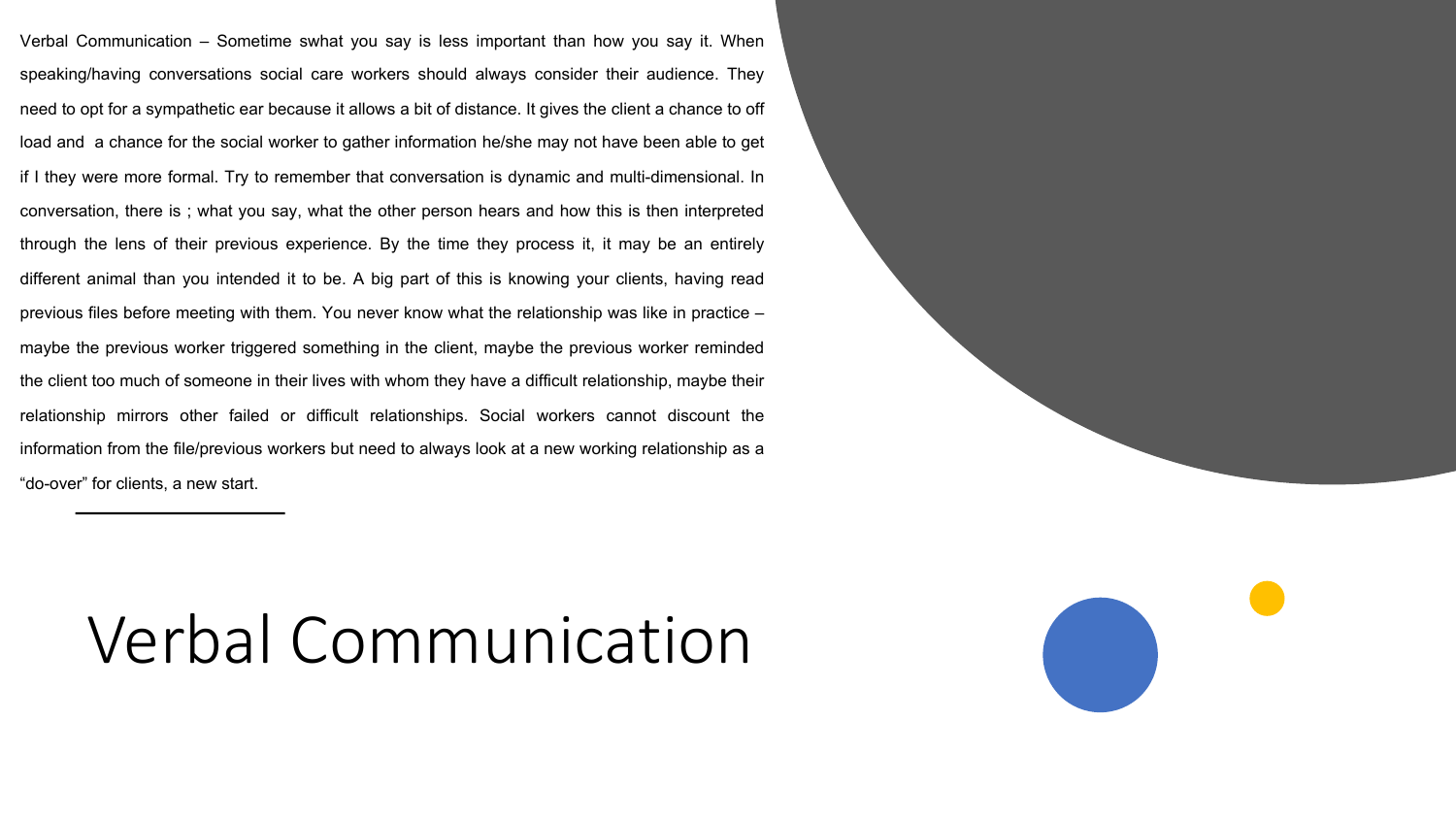Non-verbal skills – it is important to be aware of your body language, the faces you make, the sounds you make and how you make eye contact. Body language is run through both cultural and ethnic lenses and a seemingly innocuous action may mean something entirely different and possibly disrespectful to someone else. Sometimes we unconsciously make faces when we hear something unexpected or something we don't necessarily believe. It is important as a Social Worker that you learn to "school" your features, that is, you learn how not to let what you are thinking show on your face. Non-verbal communication can make or break a working relationship. If someone were to tell you about, smearing (covering walls and other surfaces with faeces) for example and you make a face as though you can smell it and are disgusted, your client may shut down. It may be a practice with which they are disgusted but unable to change and making a face reinforces the shame and guilt they may already be feeling.

#### Non-verbal skills

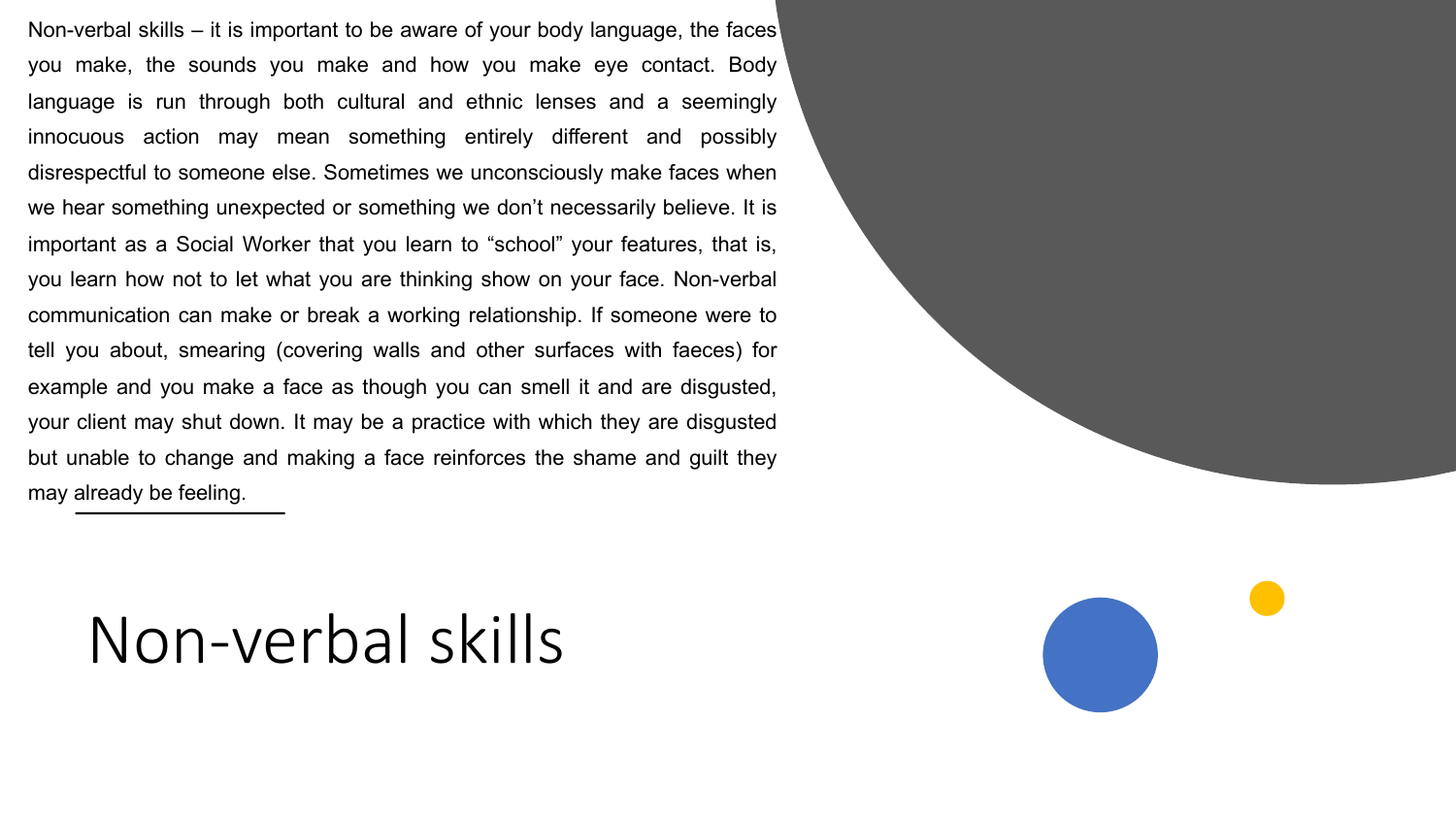Listening – This is "our bread and butter" as they say. Listening, in any Social Work setting, is how we gather information. It is not only important to listen and hear what the person is saying but you have to show you are actively engaged in conversation in order for it to be substantive. People like to see that you are engaged with them. Nodding, making affirmative sounds, making eye contact, asking for clarification, sitting at a respective distance, facing a person while they are talking are all ways to show that you are actively listening. There are those times when you need to write things down, either for your own memory or while assisting with an application etc. In these instances there is nothing wrong with saying to someone you are going to write things down and why, or, going so far as to ask if they mind if you do this. In some settings taking notes while someone is talking can be too distracting to the process. It might be better to allocate time for you to take notes following a meeting or session with a client.

### Listening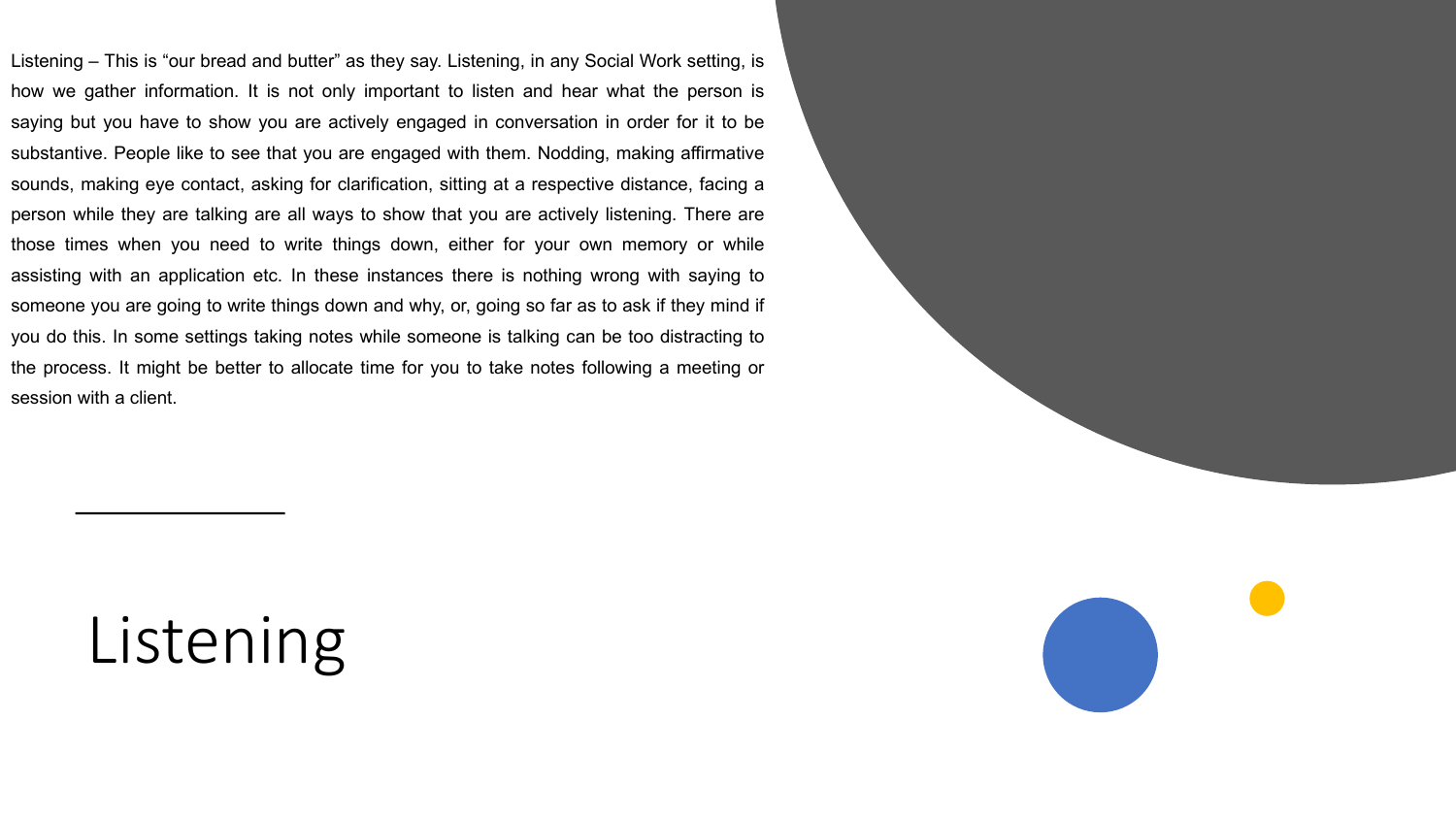Problem Solving – There are many occasions when we get to know our clients in the midst of a crisis. It is important that you identify what the crisis is and address it. If you are working in a long term team you will need to get this addressed so that you can get started on the plan for the family. Problem solving is much like care planning only in the short term. It is about identifying the problem, breaking it down into smaller tasks and allocating these, then coming back to the table to make sure that everyone has completed their individual tasks so the problem is addressed. If the problem is something bigger, like a housing issue etc. it may be that this needs to be added to the care plan as a longer term task so it is not forgotten. In Social Work, social workers need to "think on their feet" they need to be able to think through problems quite quickly, sometimes coming up with bridging responses until we are in a place to deal with the issue in totality. Social care workers need to be able to address minor issues quickly so it does not overwhelm the longer piece of work that they need to undertake with a client or client system.

# Problem Solving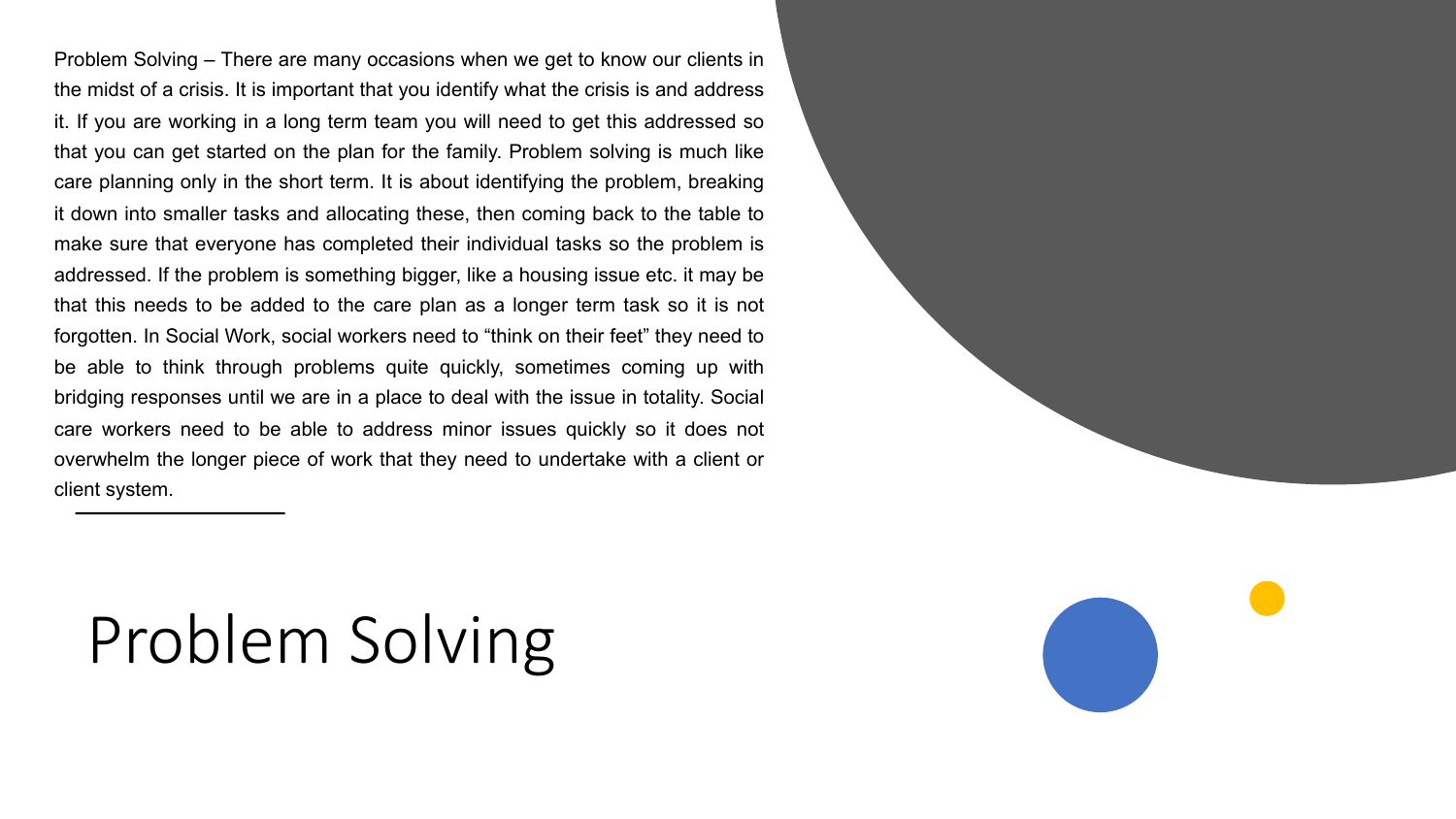Negotiation – A great skill to have personally and professionally. Professionally it is always helpful if you and your client are working together towards a common goal. Too many times our clientele are involuntary, which means they may not agree with what you think the problem is but they still need to work with you. If you are able to negotiate time where you address the need identified as well as those things they see as a problem you get further in the working relationship. You are communicating to them that while your work is important you are also concerned about their concerns and want them to be empowered to change their circumstances. Negotiation is also important in identifying those things you and your client will be working on for the duration of your working relationship. When you get to the management level you will have to negotiate with your subordinates at times to ensure the work gets done when you need it and there are competing priorities.

#### Negotiation

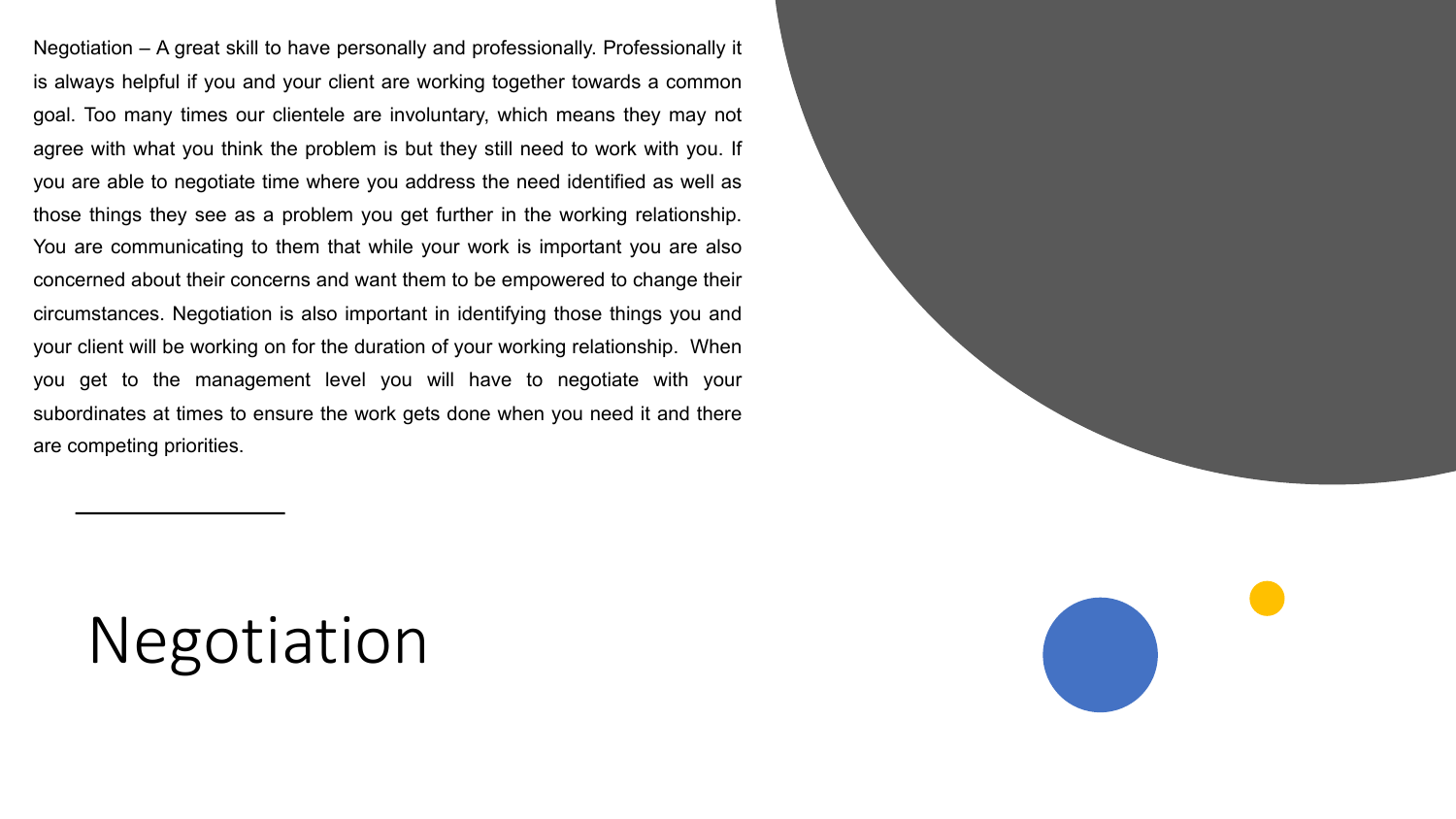Decision making – Decision making is about using the information you have to come up with a plan to move forward. This is a big part of management. As a manager you go on the information provided to you by Social Workers in order to provide case oversight and direction. For this to work and work properly, the information needs to be as thorough as possible and it needs to be accurate. Making decisions on bits and pieces of information without having a view of the bigger picture is dangerous and professionally unsound. As a Social Worker is it necessary to gather and corroborate as much information as possible as part of your assessment in order to put the appropriate interventions into place. Without precise and detailed information it is quite possible to put in interventions that do nothing to address the actual issue at hand. For instance, if you don't know that a father is drinking because he is not working and you address the drinking but not the unemployment, there is a risk that he will replace the alcohol with something else to address the feelings that being unemployed bring up for him. Honest and transparent working with clients means that at times they can be part of this process, they can help make decisions about how their issues are addressed, this can empower them and help make them feel part of the process and not just that they are being acted upon.

### Decision making

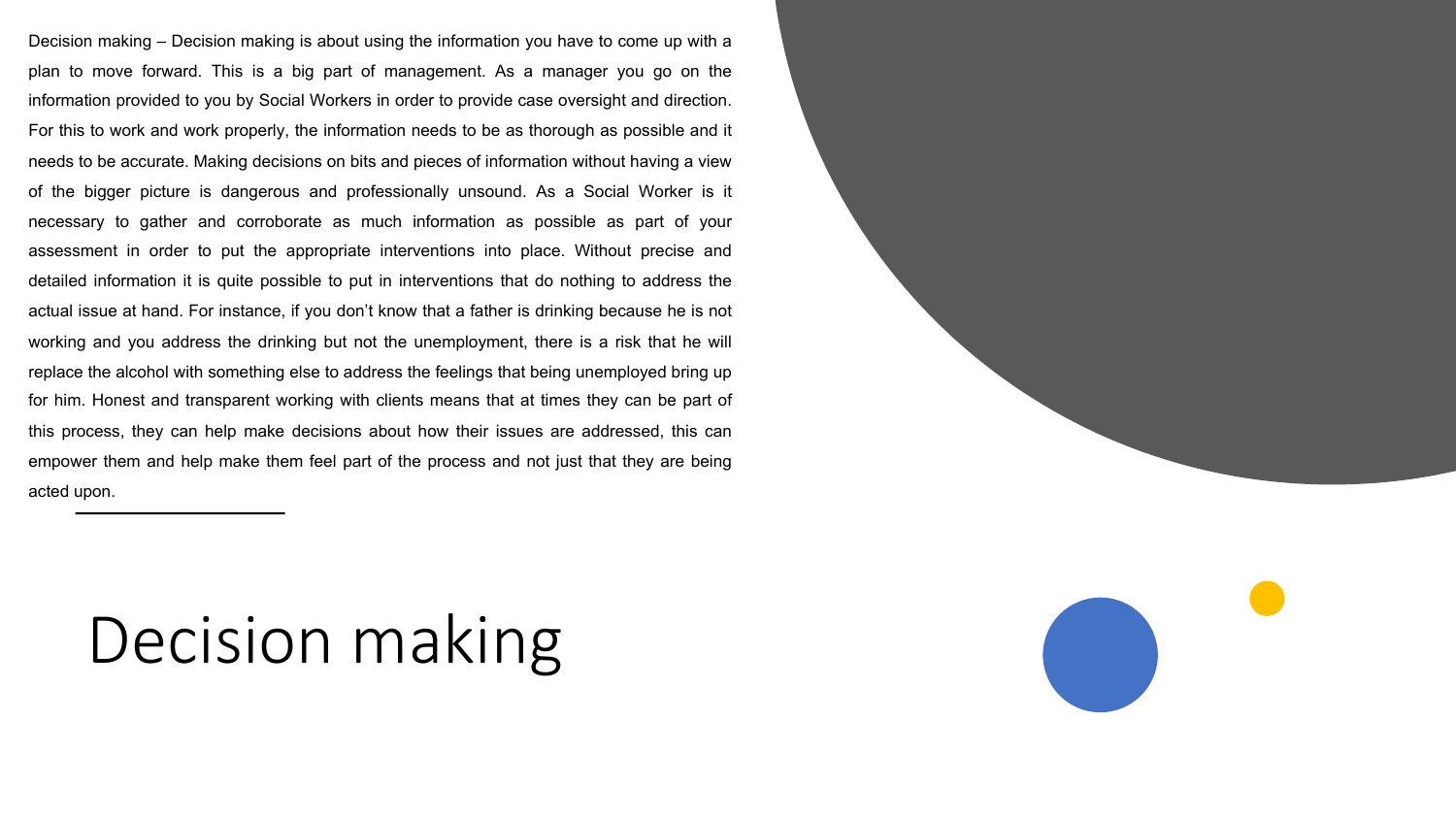Assertiveness – (Communicating our values, ideas, beliefs, opinions, needs and wants freely.) Being an assertive Social Worker means being clear about your role as a Social Worker, what you are and are not capable of doing, what is and isn't within your remit, what the consequences are for not engaging and the sequence of events that may trigger the next level of intervention (i.e. – court, referrals, ect.). It is essential that you are clear with clients and professionals alike from the outset as to why we are involved and what we can, realistically, achieve. It's about sharing the work around not feeling as though you need to do it all. Professionals and clients alike are quite happy to tell you when you are overstepping their boundaries or trying to extend theirselves beyond their remit, so it is crucial that you are just as clear with them when it comes to the work. It is also about being clear about the authority. It is possible to do this without portraying yourself as a strictly punitive body. Social workers do have the law behind them in most things they do and people know that. If you explain what is possible from the outset, although it may still arise, at least you know within yourself that you have done all you can to keep clients and professionals aware of what you are able to do and what you are not.

#### Assertiveness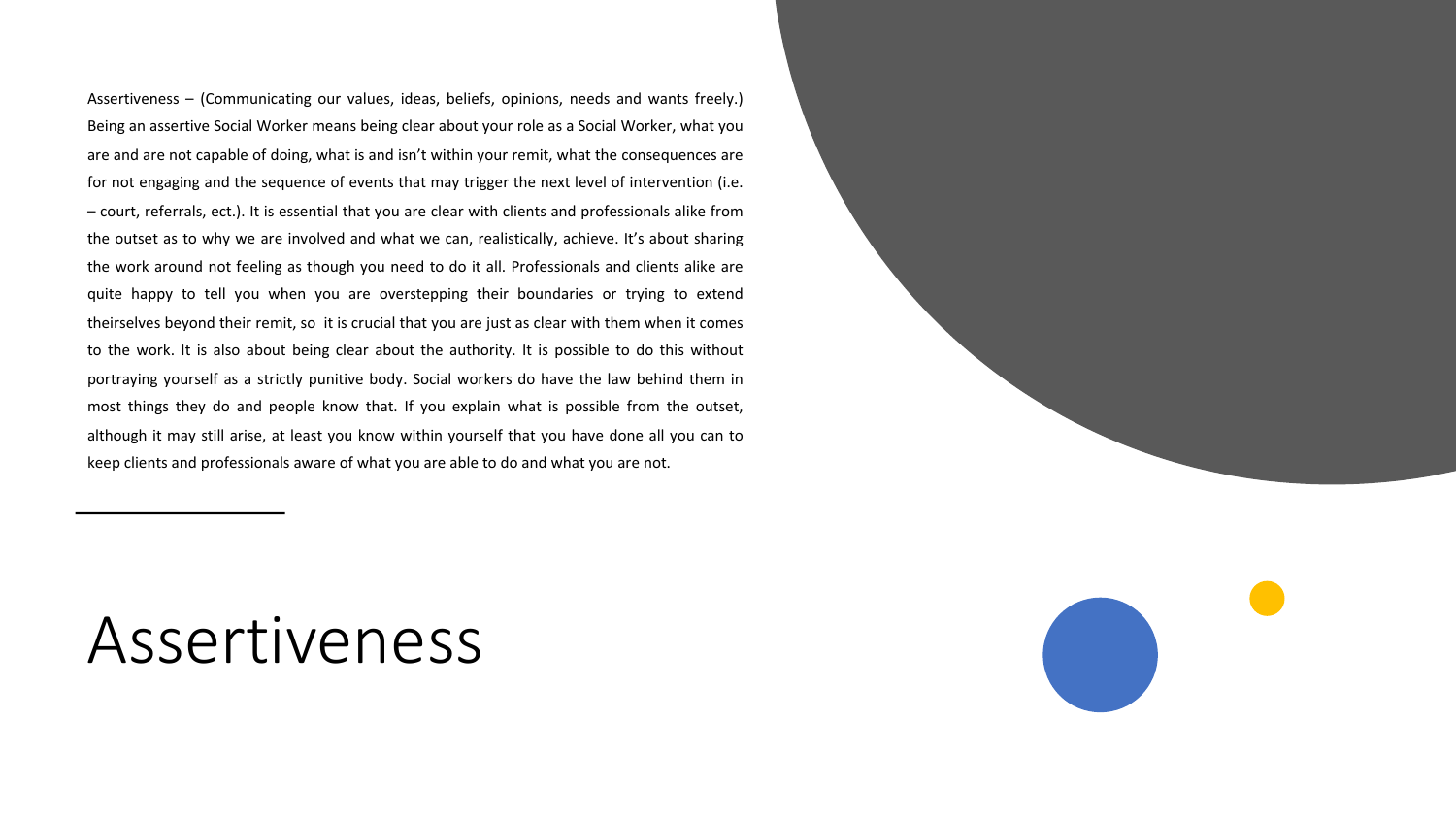For example, it involves many discrete areas of ability such as being alert to professional standards and conduct, or being proactive in one's own development. These abilities are also needed for successful communication, managing risk and safeguarding. Similarly, being a proficient communicator involves skills and techniques that form the heart of effective leadership and safeguarding.

Professionalism - like the lettering that runs through a stick of rock - can be present in all aspects of routine, everyday social work. Working 'professionally' involves having a sound knowledge of, and ability in, key aspects of social work, and then being able to integrate these in everyday practice. Of course, social workers don't usually do this integration consciously. However, becoming aware of the different elements and how they are being integrated is a key part of professional learning.

There are eight key elements that need to be in place to support professionalism in the areas of self-management, communication, risk and safeguarding, and leadership. These are:

Self-awareness about professional and personal values;

Appropriate and ethical use of professional power;

Critical analysis;

Research mindedness;

Emotional resilience;

A sense of professional identity;

Engaging actively in supervision;

Continuing professional development.

# Selfmanagement